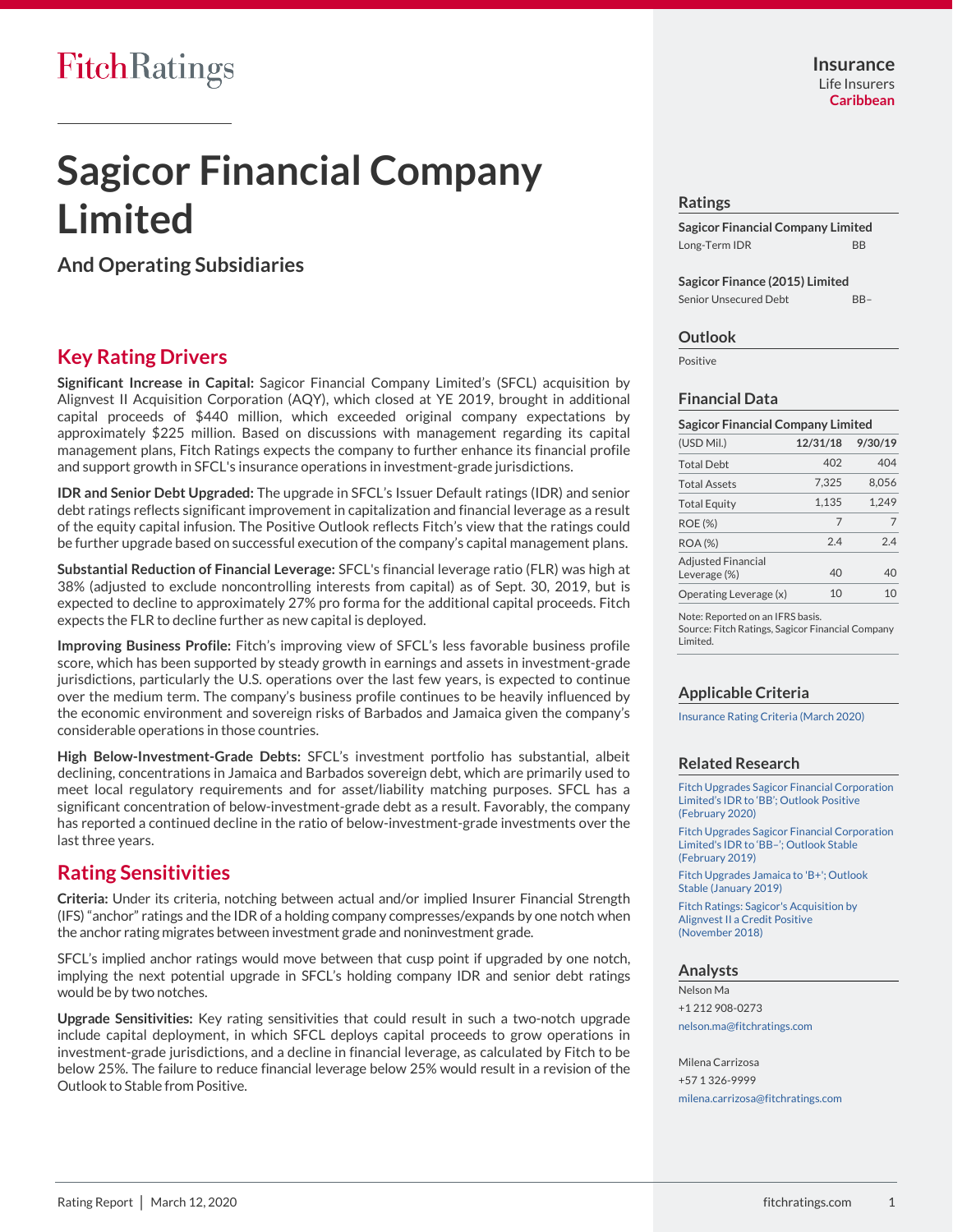# **Business Profile**

SFCL's overall less favorable business profile score considers the company's bespoke Industry Profile and Operating Environment (IPOE) score (see *Appendix A*), which reflects the company's primary regions of operations in Barbados, Jamaica, Trinidad and the U.S. SFCL's IPOE score reflects the skew of the company's business mix towards below-investment-grade jurisdictions, which remains the majority, but recognizes improvements in the increasing business mix in investment-grade countries. SFCL's overall business profile score also considers the company's favorable business profile ranking within its Caribbean markets and more limited market position and scale in the U.S.

#### **Overall Business Profile Score Improved but Remains Driven by Concentration in Lower-Rated Jurisdictions**

SFCL's overall business profile score reflects a concentration of operations in lower-rated sovereign jurisdictions, but also considers the company's shift in business mix towards greater contributions from investment-grade jurisdictions. Fitch's improving view of SFCL's business profile reflects the company's growth in earnings and assets in investment-grade jurisdictions over the last several years. Fitch expects SFCL's business profile to continue to shift more towards investment-grade jurisdictions given the company's strategy towards growth in Trinidad and the U.S., with expectations the company will continue to support capital needs in these regions.

## **Leading Financial Service Provider in Many Caribbean Markets**

Fitch's view of SFCL's improving "less favorable" business profile considers the company's concentration of operations in lower-rated jurisdictions, which tend to have a dominant market position and most favorable operating scale, balanced with its more limited operating scale and market position in the U.S. Fitch's improving view of SFCL's business profile is driven by growth in earnings and assets, particularly in the U.S. operations over the last several years.

Fitch considers SFCL to be highly diversified relative to its business lines and geographies, and the company's business risk profile to be on par with life insurance peers. Fitch expects SFCL's business profile to continue to shift more towards investment-grade jurisdictions given the company's strategy to support growth and capital needs in Trinidad and the U.S. Growth in the company's Bermuda reinsurance entity will further support the shift of overall business mix to investment-grade jurisdictions.

SFCL is a Bermuda-based financial holding company and leading provider of insurance products and financial services in the Caribbean region. The company also provides banking and investment management services in Jamaica and insurance products in the U.S. SFCL's primary areas of focus are individual and group life insurance, annuities and health insurance. SFCL also offers property/casualty insurance, banking, asset management, property management and financial services through its bank in Jamaica and many subsidiaries in the Caribbean.

Primary insurance subsidiaries for SFCL include Sagicor Life Inc., which comprises insurance operations in Barbados and Trinidad; Sagicor Group Jamaica Ltd., which comprises financial services operations in Jamaica and the Cayman Islands; and Sagicor Life USA, the company's U.S. insurance operations. The company has leading market shares in Barbados, Trinidad and Tobago, Jamaica, Cayman Islands and other Caribbean markets.

In the U.S., SFCL is a relatively small but growing player, offering traditional life products and fixed annuities. The U.S. operations have become an increasing contributor to consolidated earnings and asset exposure over the last few years. Aside from the company's larger regions of operations, including Barbados, Trinidad, Jamaica and the U.S., the company also has insurance operations in many of the Eastern and Dutch Caribbean islands and select Latin American countries.

#### **Concentration of Operations in Lower-Rated Sovereign Countries**

A significant portion of the company's operations by capital and profitability are in belowinvestment-grade jurisdictions.

#### **Total Revenue by Country**

| $(\%)$          | 2017 | 2018 |
|-----------------|------|------|
| <b>Barbados</b> | 14   | 11   |
| Jamaica         | 46   | 38   |
| T&T             | 14   | 11   |
| Other Caribbean | 13   | 10   |
| U.S.            | 13   | 28   |
| Total           | 100  | 100  |

T&T – Trinidad and Tobago.

Source: Sagicor Financial Company Limited.

#### **Operating Earnings by Products**

| (%)                                        | 2017 | 2018 |
|--------------------------------------------|------|------|
| Individual Life, Health<br>and Annuity     | 56   | 63   |
| Group Life, Health<br>and Annuity          | 25   | 19   |
| Property/Casualty                          | 3    | З    |
| Banking and Investment<br>Management       | 13   | 12   |
| <b>Farming and Unallocated</b><br>Revenues | 3    | 2    |
| Total                                      | 100  |      |

Source: Sagicor Financial Company Limited.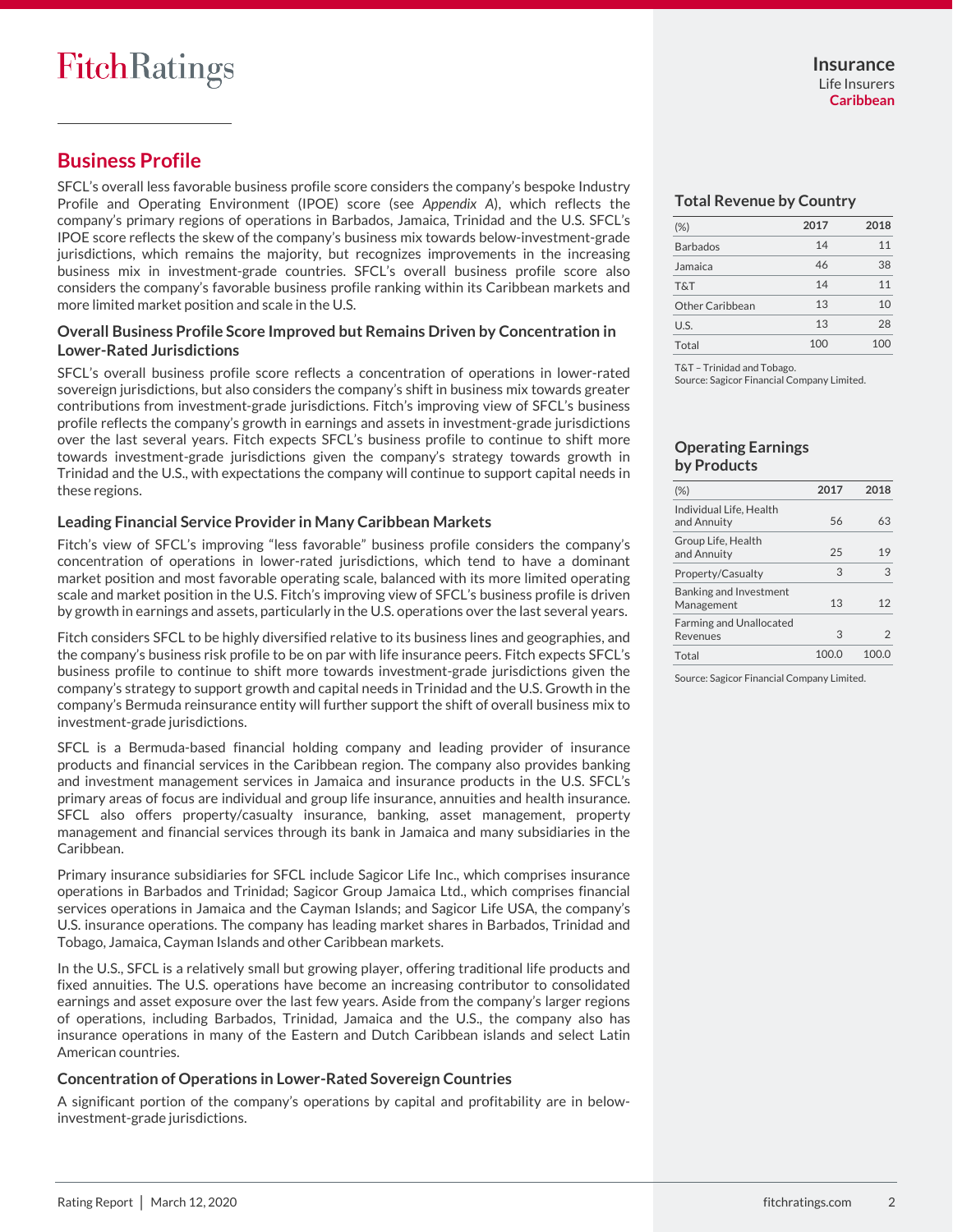Jamaica's operational and economic risks factor heavily into SFCL's view of business profile due primarily to the country's significant earnings contribution and capital relative to the consolidated group. Jamaica operations represented approximately 40% of total profitability and roughly 28% of total capital over the last five years.

In addition, more than half of SFCL's below-investment-grade bond portfolio consists of Jamaican sovereign debt. The sovereign securities are used to fulfill local regulatory requirements or to currency-match insurance liabilities. Fitch's sovereign rating for Jamaica is 'B+'/Positive Outlook (Local and Foreign Currency IDR) and the Country Ceiling is 'BB–'.

While not as significant as Jamaica, SFCL's Barbados operations still represent a meaningful 17% of total profitability and 14% of total capital over the last five-year period. While Fitch does not publish a sovereign rating or a Country Ceiling for Barbados, it maintains internal viewpoints on the sovereign that were considered in SFCL's rating.

In 4Q19, Barbados completed restructuring and exchanged the external sovereign debt of the country, which did not result in SCFL incurring any additional material unexpected losses. In 2018, subsequent to the completion of the restructuring of the domestic Barbados debt, SFCL set aside gross credit loss provisions, which accounted for credit losses for both the domestic and external Barbados debt.

## **Continued Growth in Investment-Grade Jurisdictions Provide Positive Offset to Jamaica and Barbados Concentration**

Senior management of SFCL has been focused on growing its insurance operations in investment-grade jurisdictions, mainly in Trinidad and the U.S. The company's operations in Trinidad and the U.S. provide a positive offset to the company's operational and sovereign concentration in Barbados and Jamaica. Trinidad, an investment-grade jurisdiction, is a region of primary operations and represents approximately 24% of SFCL's profitability and 19% of capital over the last five years. The company's U.S. operations are relatively small, but growing based on sales of individual fixed annuities and traditional life products. The U.S. operations accounted for 12% of overall profitability and comprised 22% of capital over the last five years.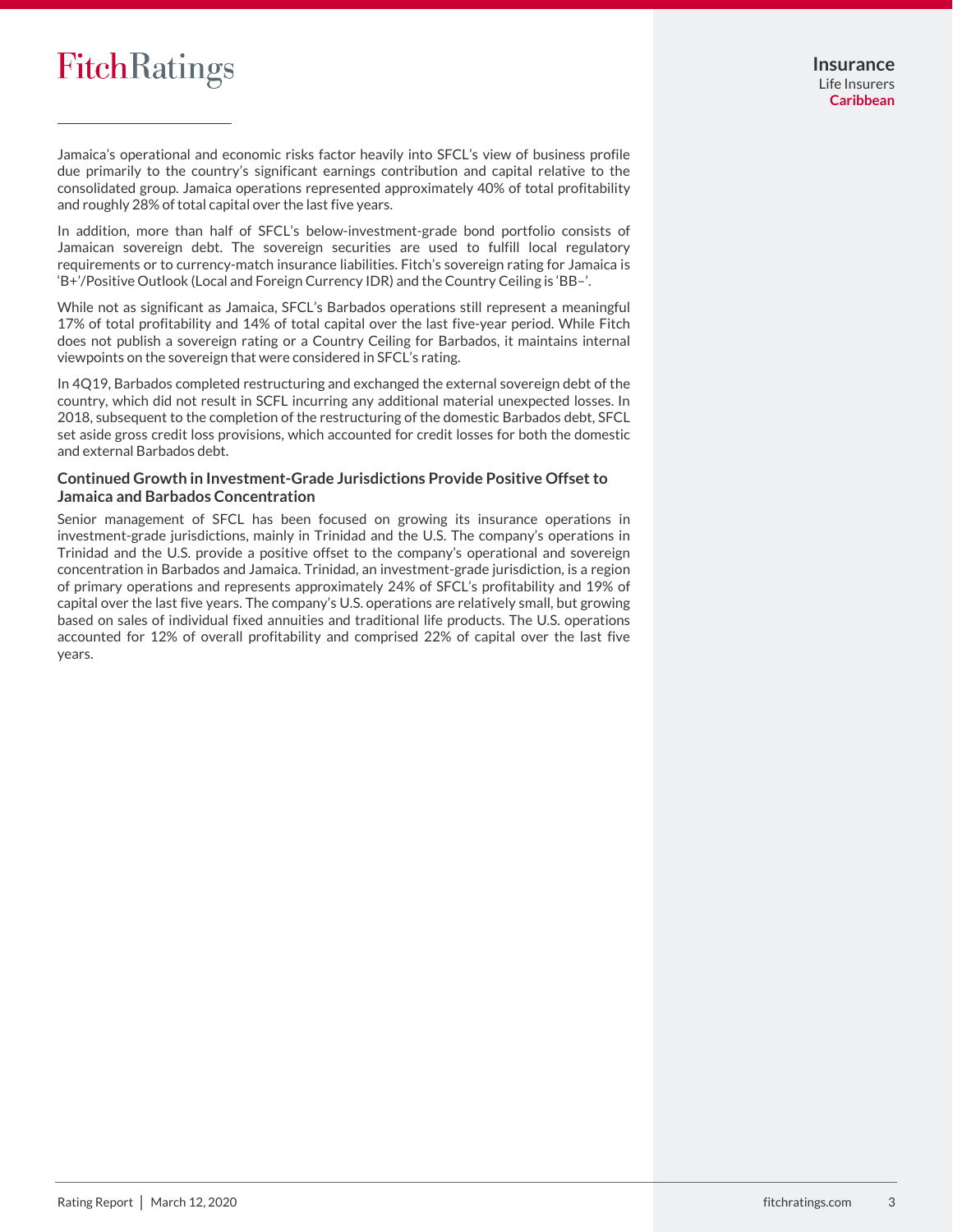# **Ownership Is Neutral to Rating**

SFCL is a publicly owned company. Its common stock is listed on the Toronto Stock Exchange. Fitch considers the company's public ownership to be neutral to its ratings.

## **Simplified Organizational Structure**



Source: Sagicor Financial Company Limited.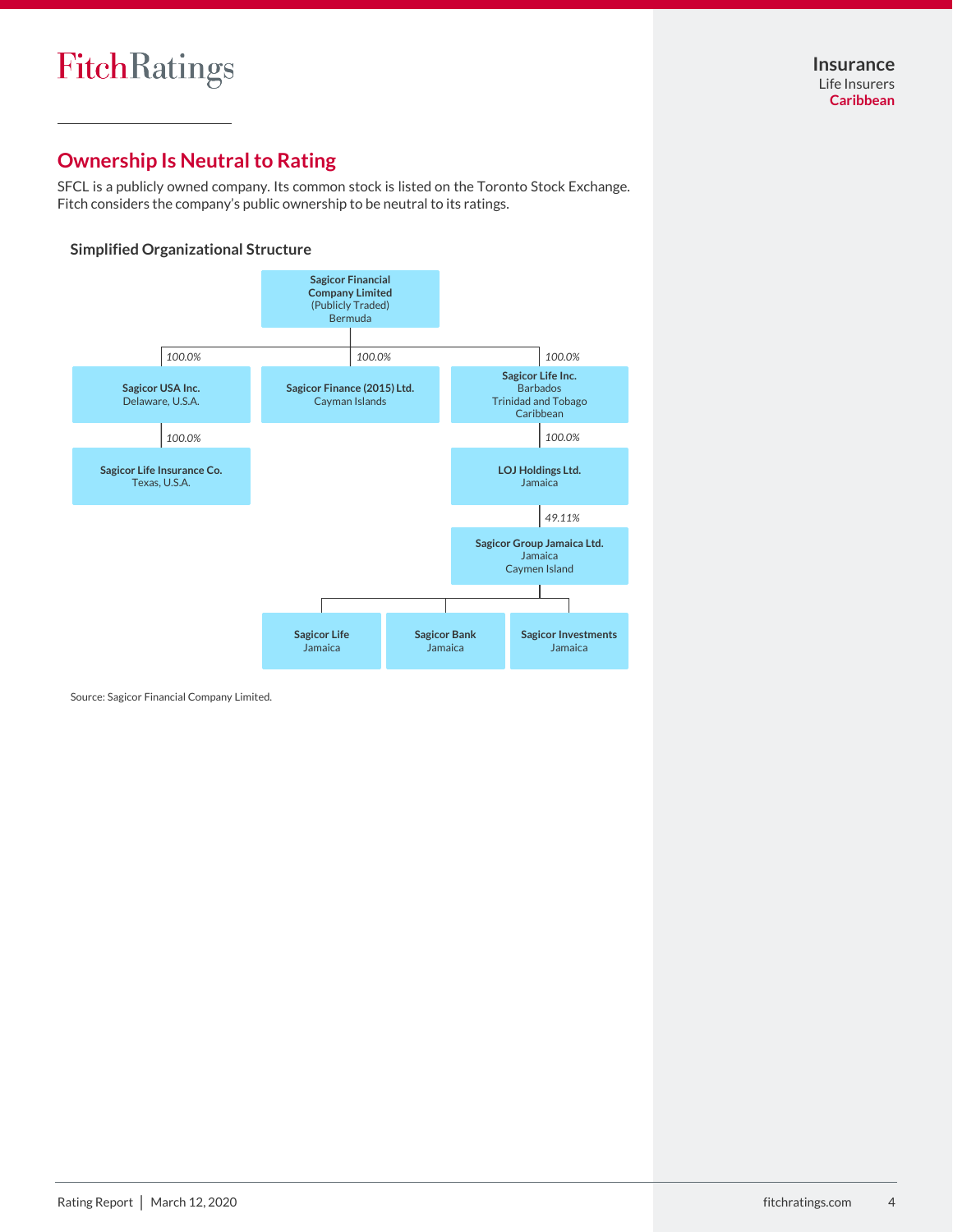# **Capitalization and Leverage**

#### **Materially Improved Capitalization and Leverage**

## **Financial Highlights**

| (As of Year End)                                                       | 2015 | 2016 | 2017 | 2018 | 9/30/19 | <b>Fitch's Expectation</b>                                                                |
|------------------------------------------------------------------------|------|------|------|------|---------|-------------------------------------------------------------------------------------------|
| Financial Leverage <sup>a</sup> (%)                                    | 49   | 43   | 39   | 40   | 38      | Fitch expects SFCL's strong capitalization                                                |
| Asset Leverage (x)                                                     |      | 12   |      | 12   | 12      | metrics, including strong pro forma                                                       |
| Operating Leverage (x)                                                 |      |      |      | 10   | 10      | operating leverage levels at or below 8x, to<br>persist over the intermediate term. Fitch |
| Minimum Continuing Capital and<br>Surplus Requirement <sup>o</sup> (%) | 301  | 291  | 258  | 234  | 246.    | expects financial leverage to fall below 25%<br>over the near to intermediate term.       |

<sup>a</sup>Equity is adjusted to exclude noncontrolling Interests. <sup>b</sup>Based on consolidated accounts. Source: Fitch Ratings, Sagicor Financial Company Limited.

## *Substantially Improved Capitalization and Reduced Financial Leverage Driven by AQY Equity Infusion*

Fitch's view of SFCL's capitalization and financial leverage substantially improved following the AQY transaction. Fitch's improved view is primarily driven by the material reduction in financial leverage, which was historically high, to strong levels pro forma for the additional capital proceeds. Fitch considers SFCL's capitalization metrics to be strong and supportive of the ratings.

## *Improvement in Capitalization to Very Strong Levels from Additional AQY Capital Proceeds*

SFCL has historically maintained strong capitalization metrics, which include MCCSR at 246% as of Sept. 30, 2019. Fitch estimates an increase of over 90bps in MCCSR pro forma for the additional capital proceeds. MCCSR is the principal standard used to assess the capital adequacy of SFCL's consolidated insurance operations. However, because of the variations in capital adequacy standards across jurisdictions, the consolidated result should be regarded as applicable to the group as a whole and not necessarily applicable to each individual segment, insurance subsidiary or insurance subsidiary branch.

SFCL adopted the Canadian MCCSR standard in accordance with its objectives for managing capital given that a number of jurisdictions in the Caribbean region have no internationally recognized capital adequacy requirements. Jamaica and the U.S. have recognized capital adequacy standards. The minimum standard recommended by the Canadian regulators for companies is an MCCSR of 150% and the company targets a minimum MCCSR of 175%. However, Fitch notes that SFCL is not subject to the oversight of Canadian regulators.

SFCL's operating leverage at approximately 10x as of Sept. 30, 2019 is considered to be strong and above expectations for the company's rating level. SFCL's pro forma operating leverage at 6x is considered low and very strong relative to life insurance peers.

#### *Material Reduction in Financial Leverage*

The material improvement in Fitch's view of capitalization and leverage is supported by the expectation that SFCL's financial leverage ratio will materially decline to approximately 27% pro forma for additional capital proceeds from 38% as of Sept. 30, 2019 (adjusted to exclude noncontrolling interests from equity). Fitch expects financial leverage to be maintained at financial leverage levels below 25% over the intermediate term.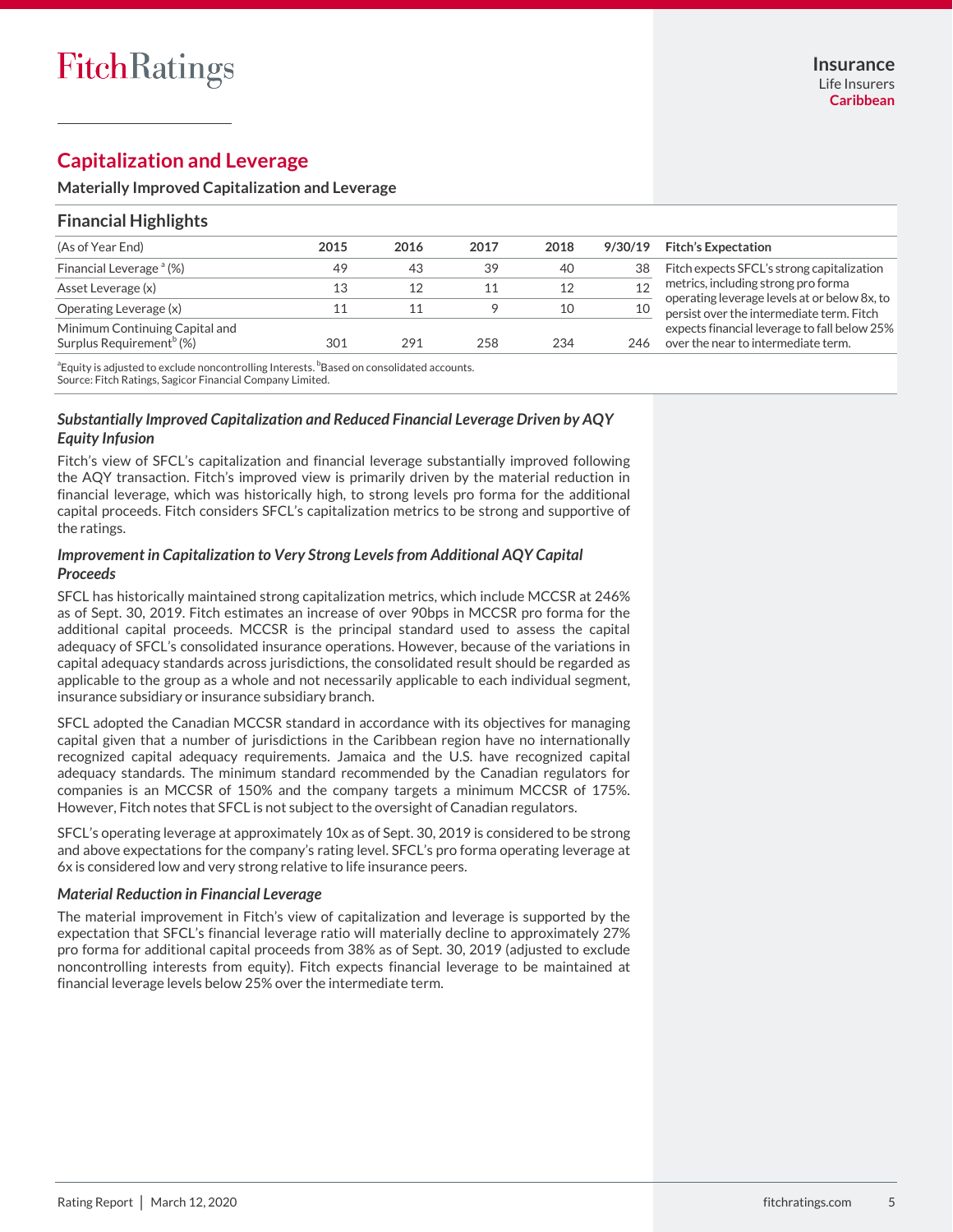# **Debt Service Capabilities and Financial Flexibility**

**Improved Financial Flexibility and Debt Service Capabilities**

## **Financial Highlights**

| (As of Year End)                     | 2015 | 2016 | 2017 | 2018 | 9/30/19 | <b>Fitch's Expectation</b>                                                       |
|--------------------------------------|------|------|------|------|---------|----------------------------------------------------------------------------------|
| Adjusted Interest Expense (USD Mil.) | 30   | 38   | 35   | 37   |         | Fitch expects fixed-charge coverage to<br>improve from current reported levels   |
| IFRS Interest Coverage (x)           |      | △    |      |      |         | given the company's increased financial                                          |
| Fixed-Charge Coverage (x)            |      |      |      |      | 4       | flexibility. SFCL has committed to<br>maintain liquid assets held at the holding |
| Holding Company Cash Coverage (x)    | N.A. | 4    |      |      |         | company to cover at least 1x annual debt<br>service going forward.               |

N.A. – Not applicable. Note: Adjusted interest expense is reported interest expense, excluding make whole payments on debt. IFRS interest coverage consists of income attributable to common shareholders before interest and taxes divided by adjusted interest expense excluding preferred dividends. Holding company cash coverage is income attributable to common shareholders before interest and taxes plus holding company cash assets divided by adjusted interest expense excluding preferred dividends. Source: Fitch Ratings, Sagicor Financial Company Limited.

## *Improved Financial Flexibility from Additional Capital Proceeds*

The AQY transaction improved SFCL's financial flexibility given the capital proceeds held in the SFCL parent holding company and access to potential capital from new Canadian institutional and high-net-worth shareholders Fitch expects SFCL's fixed-charge coverage to improve from current levels given the company's increased financial flexibility.

#### *AQY Transaction Improves SFCL's Financial Flexibility*

Historically, SFCL's financial flexibility was limited due to the company's high financial leverage and limited holding company cash and liquid investments used to meet holding company needs. Holding company liquidity is primarily derived through internal funding provided by existing holding company cash balances and subsidiary dividends. After close of the AQY transaction, additional capital proceeds are held at the SFCL parent holding company and are expected to be deployed over time to fund organic growth and potential acquisitions. SFCL has committed to maintain liquid assets held at SFCL to cover at least 1x annual debt service.

As a result of the acquisition, SFCL delisted its public listing from the London, Trinidad & Tobago, and Barbados stock exchanges and is now publicly listed on the Toronto stock exchange. Sagicor Group Jamaica Ltd. remains publicly listed on the Jamaica exchange.

In addition to the existing retail and institutional Caribbean shareholders that rolled over their shares into the new SFCL shares, shareholders also include new large Canadian institutional holders and high-net-worth clients. The additional shareholders improve interest in the public shares, which could potentially support increased liquidity in the shares. SFCL also improved access to potential capital needs from its new Canadian institutional and high-net-worth shareholders.

#### *Satisfactory Fixed-Charge Coverage Levels*

SFCL's fixed-charge coverage ratio, as calculated by Fitch, was 3.5x as of Sept. 30, 2019. SFCL maintained satisfactory fixed-charge coverage levels at approximately 3.0x over the last four years, which were within rating expectations. Fitch expects SFCL's fixed-charge coverage to improve going forward given the company's increased financial flexibility.

## **Holding Company Long-Term Financial Debt Maturities**

| (USD Mil., as of Sept. 30, 2019) |     |
|----------------------------------|-----|
| 2020                             | 92  |
| 2021                             |     |
| 2022 or Later                    | 345 |
| Total                            | 437 |

Source: Sagicor Financial Company Limited regulatory filings.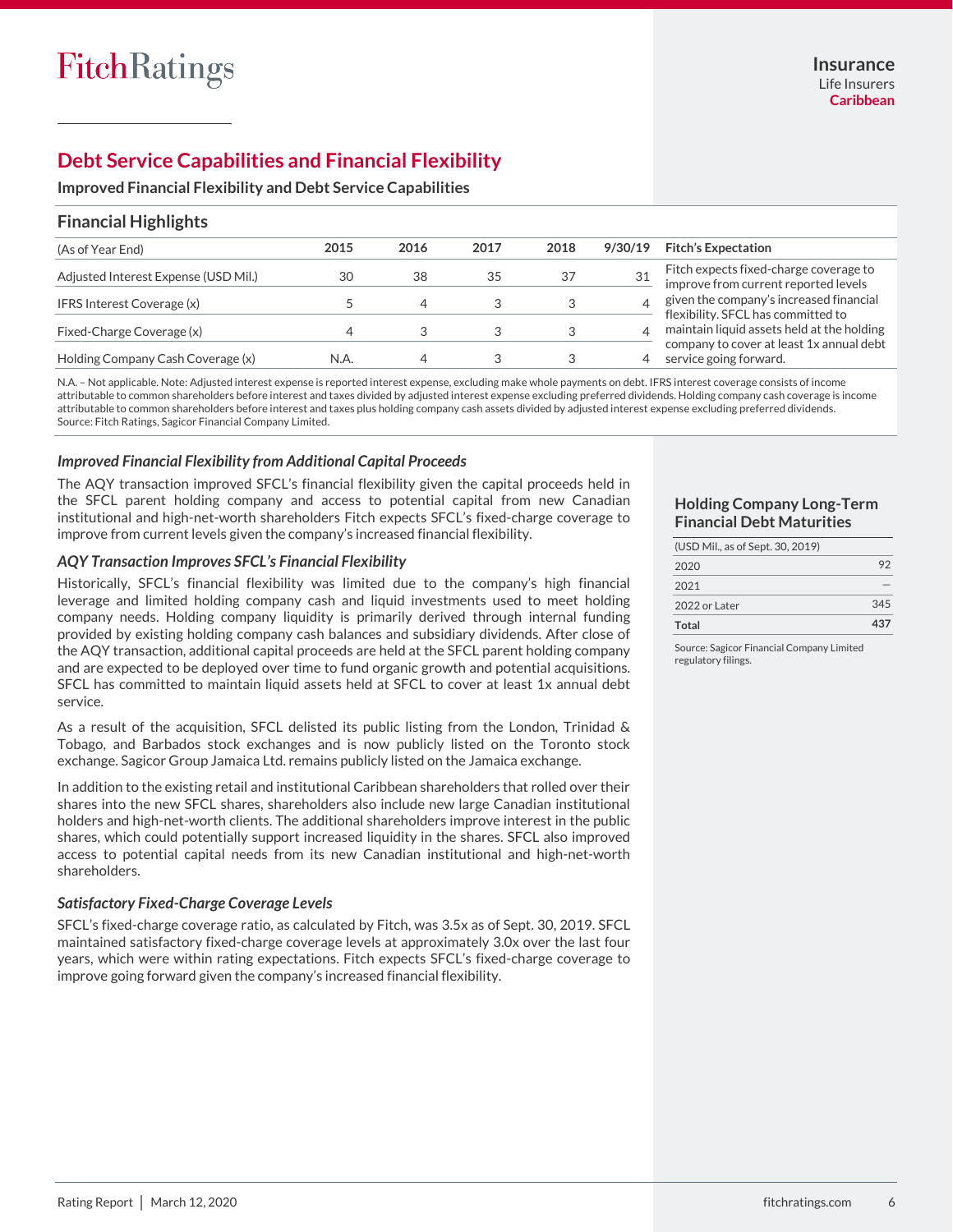# **Financial Performance and Earnings**

#### **Strong Operating Performance Above Rating Expectations**

## **Financial Highlights**

| (USD Mil., as of Year End)                                    | 2015  | 2016 | 2017 | 2018 | 9/30/19 | <b>Fitch's Expectation</b>                                               |
|---------------------------------------------------------------|-------|------|------|------|---------|--------------------------------------------------------------------------|
| Pretax Operating Income                                       | 124   | 150  | 124  | 147  | 117     | Fitch expects Jamaica, Trinidad & Tobago,                                |
| Net Income                                                    | 98    | 108  | 105  | 96   | 79      | and the U.S. to continue to be primary                                   |
| Net Income, Including Other Comprehensive Income <sup>a</sup> | (0.6) | 97   | 179  | 39   | 116     | drivers of overall profitability of the<br>company over the medium term. |
| ROA (%)                                                       |       |      |      |      |         |                                                                          |
| ROCE (%)                                                      |       | 12   |      |      |         |                                                                          |

a Other comprehensive income includes retranslation of foreign currency operations. ROCE – Return on common equity. Note: ROCE calculation excludes discontinued operations and foreign currency retranslation effects. Excludes restatements. Source: Fitch Ratings, Sagicor Financial Company Limited.

#### *Strong and Stable Profitability with Increasing Contributions from Investment-Grade Jurisdictions*

SFCL has exhibited a strong and stable earnings trend that has been supported by strong contributions, primarily from the Jamaica, Trinidad, U.S. operations. Ongoing low interest rates continue to pressure earnings growth but Fitch believes the impact is manageable.

#### *Strong and Stable Earnings Trend*

SFCL's pretax operating income has been stable and strong over the last five years, with strong contributions from the company's Jamaica and Trinidad operations and increasing contributions from the U.S. This was partially offset by a decline in earnings in 2017 from Barbados due to changes in actuarial liabilities. Excluding the effects of foreign currency retranslation, operating profitability for consolidated SFCL is strong and above expectations for the current rating.

The main regional segments include Jamaica, Trinidad and Barbados, and all compare well in terms of profitability with local peers, but net income historically has been volatile due to currency retranslation, primarily from Jamaica. Operating profitability for the U.S. segment has been an increasingly material portion over the last five-year period and has been supported by greater retention of written business within the SFCL group. In the medium term, Fitch expects Jamaica, Trinidad, and the U.S. to continue to be primary drivers of overall profitability of the company.

#### *Low Interest Rates Continue to Pressure Earnings Growth*

There is some uncertainty regarding the need for further statutory reserve increases across product lines due to ongoing low interest rates and mismatches in duration, but Fitch believes the impact on SFCL's capital and earnings is manageable.

Uncertainty over low rates is also somewhat mitigated as SFCL reports under the IFRS framework, where SFCL liabilities are revalued on reporting date to reflect prevailing interest rates and changes in exchange rates. The impact of the revaluation flows through the income statement and is inherently more volatile than companies reporting under a U.S. GAAP framework, where liabilities are valued on best-estimate assumptions and not changed for future valuations unless it is determined that future income is no longer adequate.

#### *Barbados External Sovereign Debt Restructuring Resolved*

In December 2019, the government of Barbados cured the default on its external sovereign debt and completed the exchange of external debt with creditors, which included a moderate haircut applied to principal and past due interest. Favorably, SFCL had modest exposure to external Barbados sovereign debt, which amounted to approximately \$40 million, and the company had already provisioned for credit losses in 2018, upon resolution of the domestic debt restructuring. The resolution of the Barbados external debt restructuring did not result in additional material losses for SFCL.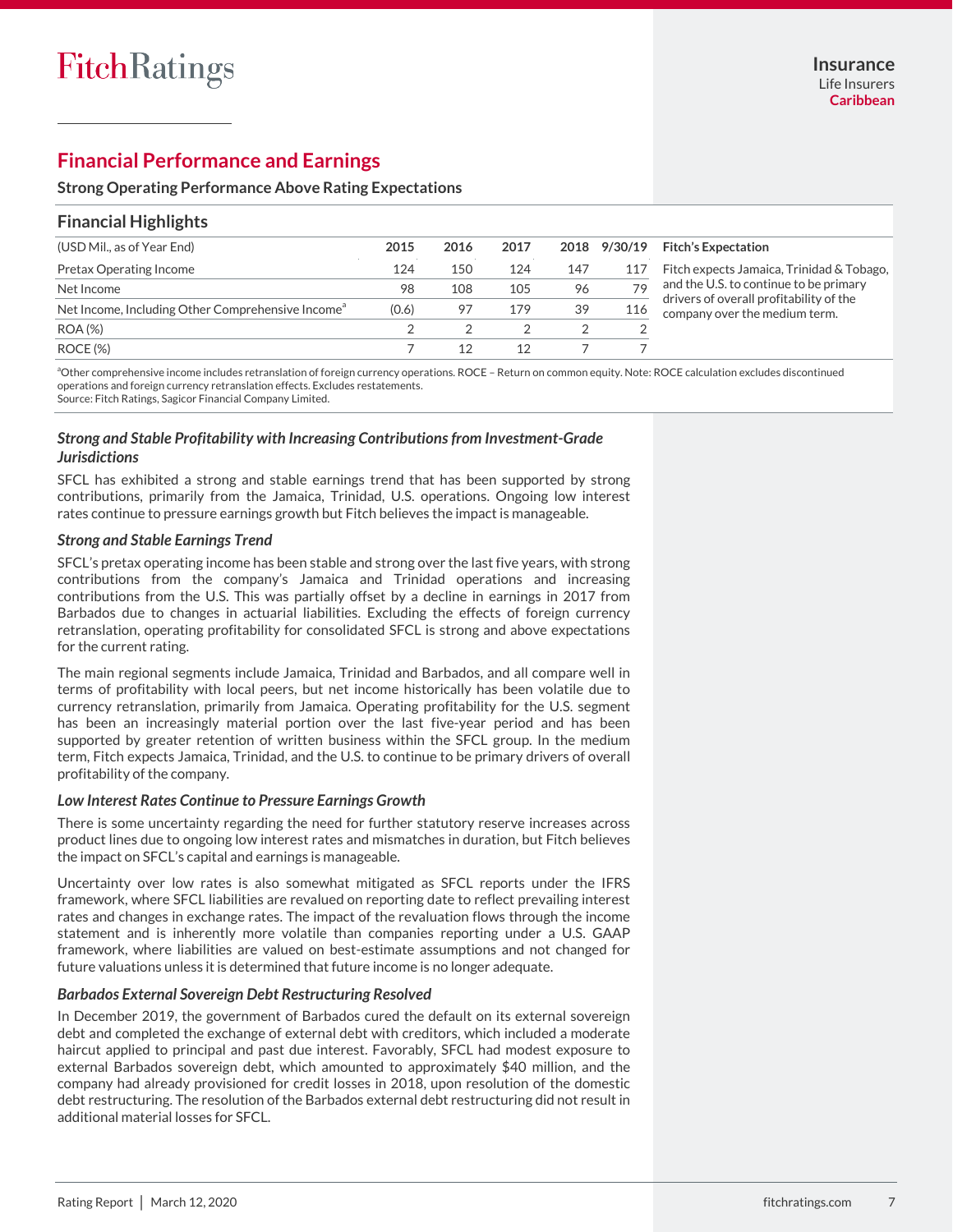# **Investment and Asset Risk**

**High-Quality Portfolio with Manageable Exposure to Volatility**

## **Financial Highlights**

| (As of Year End)                              | 2015 | 2016 | 2017 | 2018 | 9/30/19 |
|-----------------------------------------------|------|------|------|------|---------|
| Cash and Deposits (USD Mil.)                  | 250  | 279  | 360  | 359  | 329     |
| Below-Investment-Grade Bonds/Equity (%)       | 243  | 233  | 188  | 134  | 139     |
| Below-Investment-Grade Loans/Equity (%)       | N.A. | 69   | 40   | 63   | 62      |
| Barbados and Jamaica Sovereigns to Equity (%) | 164  | 141  | 122  | 101  | 102     |

#### (As of Year End) **2015 2016 2017 2018 9/30/19 Fitch's Expectation**

CL's management plans to increase the re of investment-grade assets in the estment portfolio. SFCL has high centrations of below-investment-grade ets in its portfolio, which is mainly driven by operations in Barbados and Jamaica, and need to maintain sovereign bonds to et local regulatory requirements and for et/liability matching purposes.

N.A. – Not available.

Source: Fitch Ratings, Sagicor Financial Company Limited.

#### *High Concentrations of Below-Investment-Grade Assets*

Fitch views SFCL's investment portfolio to have considerably above-average investment risk relative to the industry. SFCL's investment portfolio has substantial, albeit declining concentrations, in Jamaica and Barbados sovereigns, and as a result, has a significant concentration of below-investment-grade debt.

#### *Concentration Risks in Jamaica and Barbados Sovereign Debt Limit View of Investment Portfolio*

SFCL's invested assets were USD6.4 billion as of Sept. 30, 2019. SFCL invests in investmentgrade-bonds, if available, and in local Caribbean sovereign bonds that match liabilities. SFCL's exposure to Barbados sovereign debt represents approximately 4% of the total investment portfolio and approximately 14% of SFCL's pro forma shareholders' equity. The company primarily holds Barbados sovereigns to meet regulatory requirements and currency match its insurance liabilities. The company's exposure to Jamaica sovereign debt is substantially higher at approximately 16% of total investments and 36% of pro forma shareholders' equity.

While the sovereign concentrations are reasonable given the company's operations in these two countries, the sovereign exposures represent a large concentration risk and a potential source of volatility to capital adequacy in the event of an adverse sovereign scenario. Favorably, the company implements strategies to minimize the concentration of sovereigns in their respective countries, including sales of USD liabilities in Jamaica and holding investments outside of minimum regulatory requirements in USD-denominated assets.

#### *High, Albeit Reduced, Proportion of Below-Investment-Grade Assets to Equity*

The company's overall exposure of below-investment-grade assets to shareholders' equity well exceeds the levels of peers, which is exacerbated by the company's investments in sovereigns to meet local regulatory requirements.

The company reported a decline in the ratio of below-investment-grade bonds to equity to 139% and 134% as of Sept. 30, 2019 and 2018 respectively, from 188% in 2017 and 233% in 2016. The decline was due to somewhat lower concentrations of below-investment-grade bonds and an increase in shareholders' equity due to retained earnings. The belowinvestment-grade bonds are comprised of Barbados and Jamaica debt, as well as exposure to other lower-rated local Caribbean government authority bonds and some high-yield corporate exposure.

#### **Investment Portfolio by Rating** (As of Dec, 31 2018)



Source: Sagicor Financial Corporation Limited.

**Investment Portfolio by Asset Type**

(As of Dec, 31 2018)



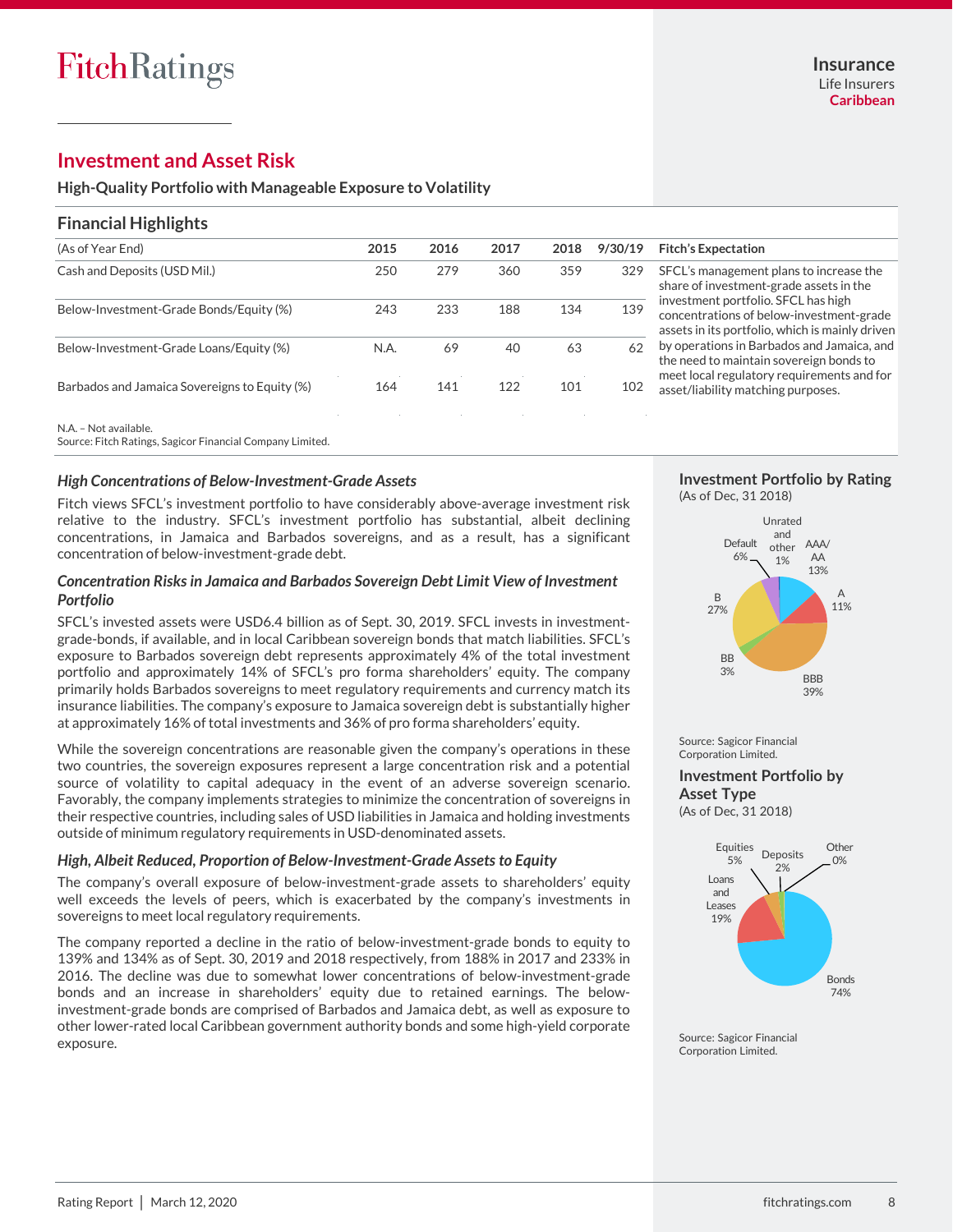# **Asset/Liability and Liquidity Management**

#### **Moderate View of Asset/Liability Management**

| <b>Financial Highlights</b>            |      |      |      |      |         |                                           |  |  |  |  |
|----------------------------------------|------|------|------|------|---------|-------------------------------------------|--|--|--|--|
| (USD Bil., as of Year End)             | 2015 | 2016 | 2017 | 2018 | 9/30/19 | <b>Fitch's Expectation</b>                |  |  |  |  |
| <b>Total Liabilities</b>               |      | 5.7  | 5.9  | 6.2  | 6.8     | Fitch expects ratios to remain relatively |  |  |  |  |
| Liquid Assets/Actuarial Reserves       | U.5  | 0.4  | 0.5  | 0.7  | 0.7     | unchanged and liquid assets to remain     |  |  |  |  |
| Liquid Assets/Total Policy Liabilities | 0.4  | 0.4  | 0.3  | 0.4  | 0.5     | high relative to reserves.                |  |  |  |  |

Source: Fitch Ratings, Sagicor Financial Company Limited.

#### *Reasonably, Well-Designed ALM Process Limited by Investment Restrictions*

Fitch considers SFCL's asset/liability management (ALM) capabilities to be moderate, supported by a reasonably, well-designed cash flow and duration matching. SFCL manages interest rate risk in markets where longer-dated assets do not exist and is required to set aside additional reinvestment risk reserves associated with the duration mismatch. SFCL manages its exposure to local currency risk by its net long USD asset position to reduce currency fluctuations.

#### *Adequate ALM but with Limitations*

SFCL's ALM process is reasonably well designed and provides management with good monitoring and matching techniques. Management applies standard cash flow and duration matching processes. The company mainly invests in investment-grade bonds, but is constrained by limitations in many jurisdictions that impose foreign investment restrictions. The group manages its interest rate risk by a number of measures, including matching the maturities of asset and liabilities, to the extent possible. In certain Caribbean markets where availability of suitable investments is often a challenge, the group holds many of its fixed-rate debt securities to maturity, and therefore, mitigates the transient interest rate changes in these markets.

Insurance subsidiary assets and liabilities are relatively well matched by duration with the exception of Barbados and Trinidad, where assets of sufficient duration simply do not exist. The lack of suitable long-term assets and derivatives in Barbados and Trinidad, and the resulting duration mismatch, exposes the company to reinvestment risk. Fitch notes that the company's actuarial liabilities are established based on the Canadian reserving framework, which requires SFCL to set aside additional reserves to address the reinvestment risk associated with the duration mismatch.

#### *Relatively High Level of Liquid Assets*

The coverage of liquid assets to reserves is high relative to rating expectations. As of Sept. 30, 2019, the liquid assets-to-actuarial reserves ratio was 0.7x, which is considered favorable for the business profile. The risk in mismatch duration between assets and liabilities is partially mitigated with ample liquidity ratios and conservative reserving standards.

SFCL uses the Canadian accepted actuarial standards to determine the actuarial liabilities of long-term insurance contracts. The Canadian asset/liability method and policy premium method are asset/liability matching methodologies that assign specific assets to cover the future liability cash flows.

#### *Currency Risk Exposure*

The group's major currency exposures are to the Jamaican dollar (JMD), Barbados dollar (BBD), Trinidad dollar (TTD) and the U.S. dollar. The BBD is currently fixed, TTD appreciated modestly 0.7% to 9M19 from 2018, while the JMD depreciated approximately 6% during this period.

SFCL tries to closely match its assets and liabilities by currency exposure, which keeps exchange rate risk manageable, in Fitch's opinion. The company tracks the currency exposure of SFCL as well as by geographic region. SFCL monitors its net exposures to its foreign currency positions and assumes a depreciation stress, particularly on the floating-rate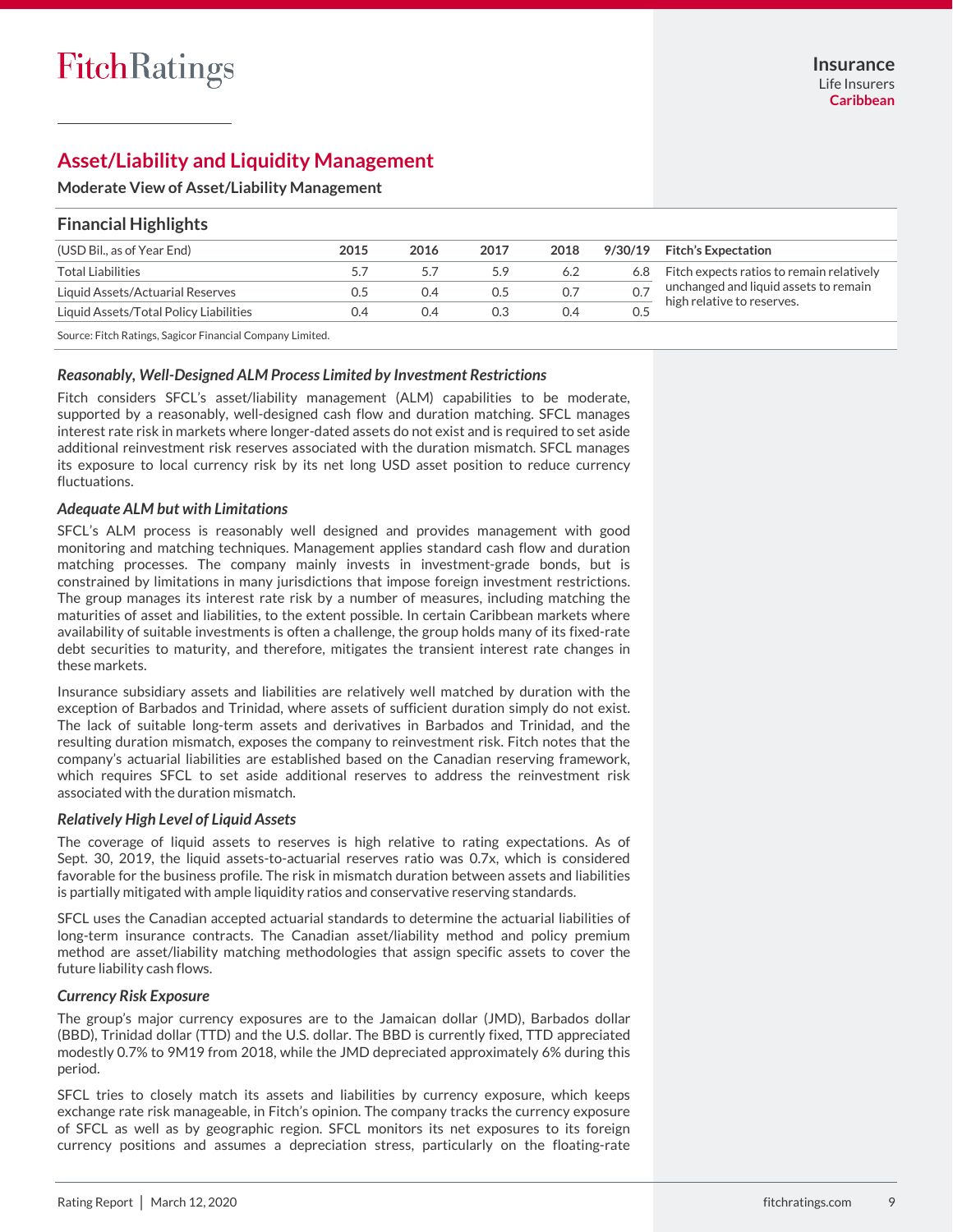

**Insurance** Life Insurers **Caribbean**

currencies, including JMD, TTD and British pound, such that the net effect of an immediate 15% depreciation in all floating-rate currencies remains manageable. Overall, the group tends to be net long USD assets to reduce currency fluctuations. However, currency translation risks remain for the group as its reporting currency is in USD.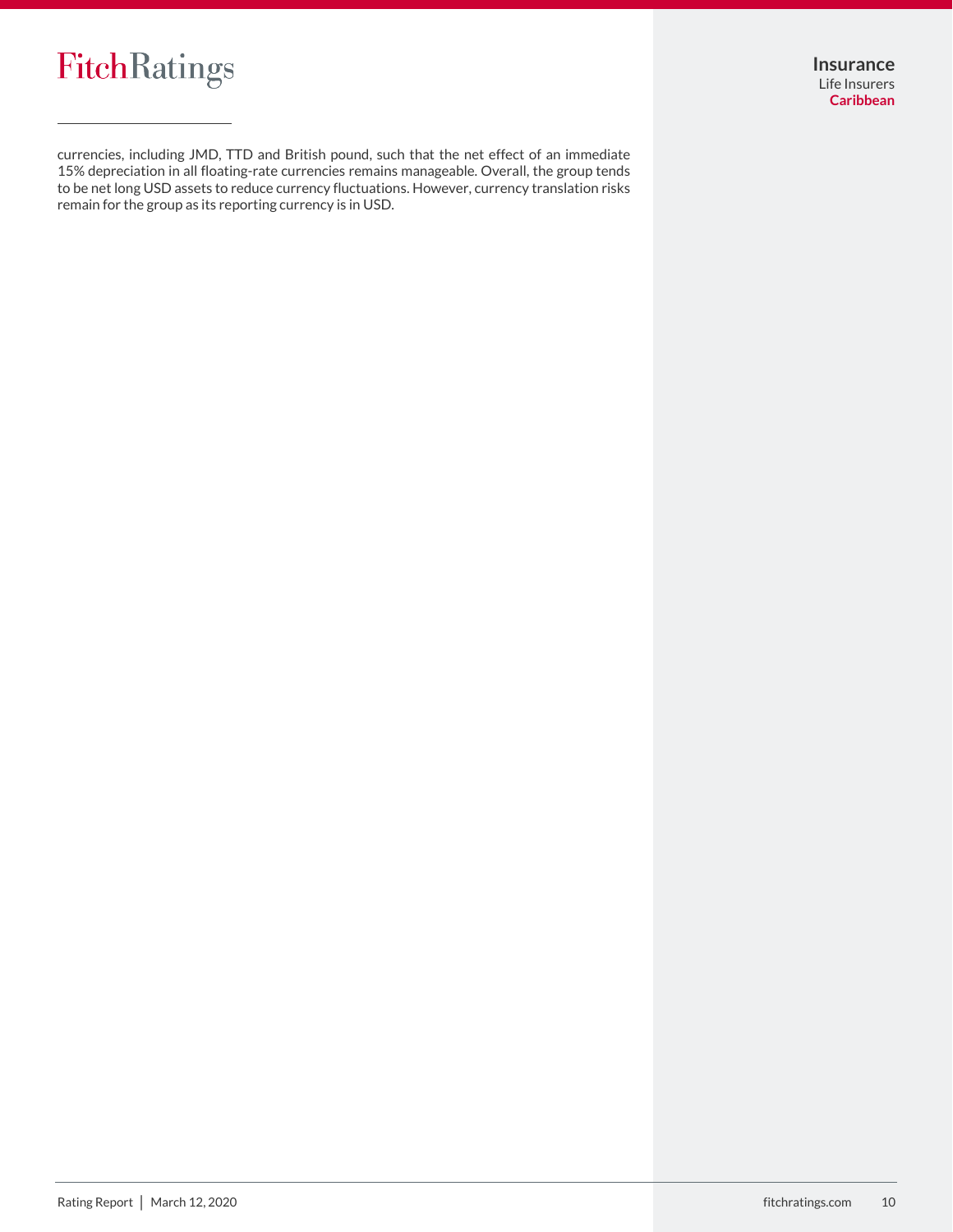# **Appendix A: Industry Profile and Operating Environment**

SFCL's primary operations are located in four jurisdictions: Barbados, Jamaica, Trinidad and the U.S. Given the company's insurance operations across the Caribbean and the U.S., SFCL's IPOE score is an amalgamated IPOE range of 'bbb–' to 'b', reflecting the company's primary regions of operations. SFCL's IPOE range continues to reflect the skew of the company's business mix towards below-investment-grade jurisdictions, which remains the majority, but recognizes improvements in the increasing business mix in investment-grade countries.

SFCL's overall amalgamated IPOE score as well as the various components of the IPOE score remain heavily influenced by the economic environment and sovereign risks of Barbados and Jamaica given the company's considerable operations in those countries. The improvement in SFCL's IPOE score reflects a shift in business mix towards more investment-grade jurisdictions, driven by growth in the company's U.S. operations over the last several years. From an earnings perspective, contributions from the U.S. operations grew to 20% in 2019 from 5% of consolidated group earnings in 2015. Total earnings from investment-grade countries grew over the last five years to comprise approximately 40% of the consolidated result in 2019 from approximately 28% in 2015. Additionally, asset exposure to investmentgrade countries similarly increased to roughly 43% in 2019 from approximately 36% in 2015.

## **Regulatory Oversight**

SFCL adopted the Canadian MCCSR standard in accordance with its objectives for managing capital given that a number of jurisdictions in the Caribbean region have limited and developing to no internationally recognized capital adequacy requirements. Jamaica and the U.S. have recognized risk-based capital adequacy standards.

#### **Technical Sophistication of Insurance Market; Diversity and Breadth**

The technical sophistication of some of SFCL's markets in the Caribbean are developing and, in some cases, lacking. Products sold in these markets tend to be simple. The U.S. life insurance sector is very sophisticated technically, with diverse and very deep product offerings.

## **Competitive Profile**

SFCL has a dominant market position and most favorable operating scale in many of SFCL's Caribbean markets. In the U.S., the company has a more limited, but growing market position and operating scale.

#### **Financial Markets Development**

Financial market development of some of SFCL's markets in the Caribbean is limited or not very developed. The U.S. has the largest and most developed financial markets in the world.

## **Country Risk**

#### *Barbados*

Barbados is an independent member of the British Commonwealth and is dependent on tourism and offshore financial services, the majority of which are of U.S. or Canadian origin. Economic performance has been poor since the global financial crisis. Real GDP growth averaged an estimated 0.5% between 2010 and 2019. Government debt continued to rise during this period, with gross public sector debt reaching an unsustainable 159% of GDP in 2017.

A new government elected at the end of May 2018, headed by Mia Mottley of the Barbados Labour Party, quickly announced it would cease payments on external market debt in June and seek support from the IMF for a program of economic recovery and fiscal consolidation. The government also asked domestic debt holders to roll over principal ahead of a potential restructuring.

Restructuring of domestic and external debt was completed by YE 2019, reducing the overall government debt burden (though this remains high), lowering debt service and lengthening maturities. The authorities are seeking to maintain a long-standing peg of the Barbados dollar to the U.S. dollar. Having dwindled to critically low levels by 2017, foreign exchange reserves at the Central Bank of Barbados have since recovered on lower external debt service payments and IMF balance of payments support. The Financial Services Commission regulates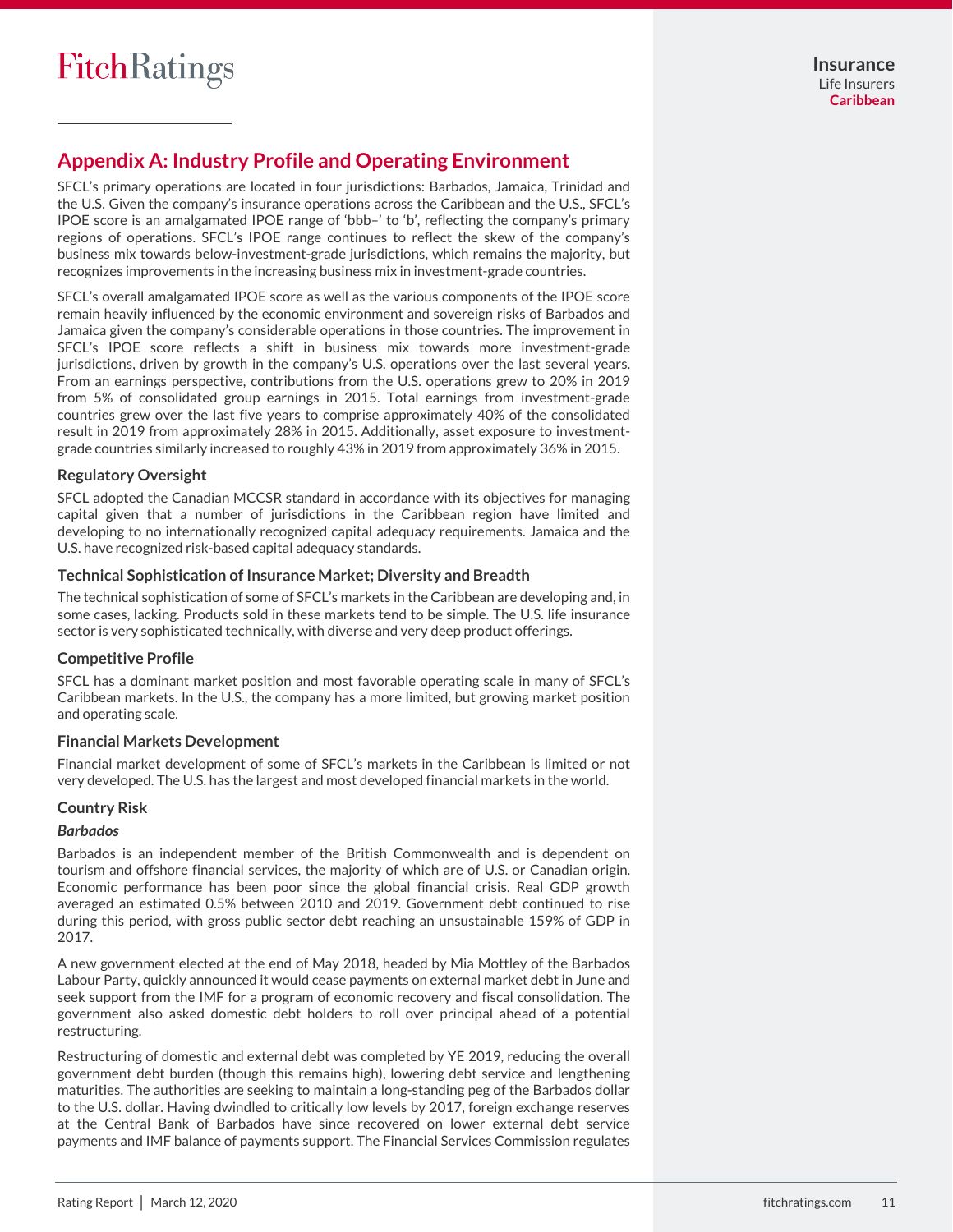# **FitchRatings**

insurance and pension business. The regulation requires a minimum capital and minimum deposits per business.

#### *Jamaica*

Fitch affirmed Jamaica's foreign currency IDR at 'B+' in January 2020 and revised the Outlook to Positive from Stable. The Positive Outlook reflects a steady reduction of Jamaica's debt to GDP and interest to revenue ratios since 2014. The government is working to consolidate the institutional improvements that occurred during the IMF programs, notably by creating a fiscal council and passing a new law for the Bank of Jamaica. Headline GDP growth remains below rating peers, but it accelerated in the last couple years.

Governance indicators, ease of doing business and GDP per capita compare favorably with rating peers. There is broad agreement among political parties on monetary and fiscal policy. However, Jamaica is exposed to extreme weather events, high dependence on the U.S. economy, swings in oil and alumina prices, and a net external debt that is about twice the 'B' range median.

#### *Trinidad and Tobago*

Trinidad's relatively high income and government sovereign foreign asset holdings support higher ratings relative to Barbados and Jamaica, but commodity dependence is high and is increasingly so as non-energy sectors remain stagnant. Low ease of doing business coupled with FX queueing continues to hinder improvement in the non-energy sector and development of small and medium companies. Oil and gas allowed Trinidad and Tobago to become one of the highest-income countries in Latin America and the Caribbean. The oil and gas sector accounted for 86% of exports in 2018.

The sovereign net foreign asset position is currently very strong. Policymakers prioritize exchange rate stability, closely managing the TTD. Central government debt at over 60% of GDP is higher than the 'BBB' median.

#### *U.S.*

A majority of North American life insurers in Fitch's rated universe have IFS ratings in the 'AA' and 'A' categories and Stable Outlooks. These ratings reflect the sector's very strong balance sheet profile and stable financial performance, which benefited from cyclical economic improvement, higher interest rates and benign credit.

Insurers' ratings are unconstrained by sovereign risk issues as Fitch maintains a 'AAA' country rating with a Stable Outlook on the U.S. The rating is supported by structural strengths, including the size of the economy, high per capita income, strong institutions, dynamic business environment and the world's pre-eminent reserve currency. Partially offsetting these are concerns tied to government spending and financing activity, particularly growth in government deficits and the ability to meet long-term obligations, such as retirement and healthcare entitlements.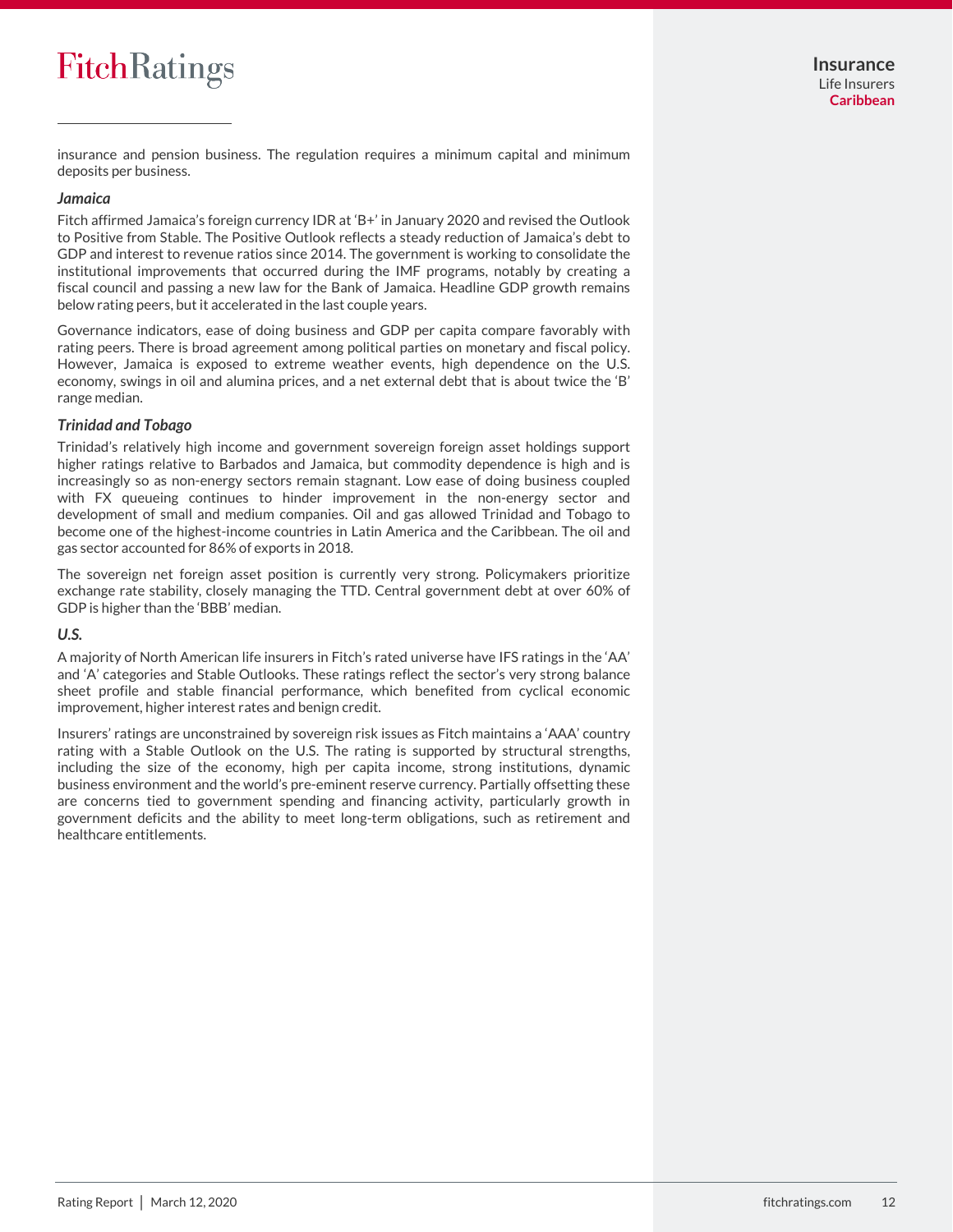# **Appendix B: Additional Financial Exhibits**

## **Currency Exchange Rate**

|                          | 2018    |         | 9/30/19 |         |
|--------------------------|---------|---------|---------|---------|
|                          | Closing | Average | Closing | Average |
| <b>Barbados Dollar</b>   | 2.0     | 2.0     | 2.0     | 2.0     |
| Eastern Caribbean Dollar | 2.7     | 2.7     | 2.7     | 27      |
| Jamaica Dollar           | 127     | 129     | 134     | 132     |
| <b>T&amp;T Dollar</b>    | 6.8     | 6.7     | 6.7     | 6.8     |
| <b>Pound Sterling</b>    | 0.8     | 0.8     | 0.8     | 0.8     |

T&T – Trinidad and Tobago.

Source: Sagicor Financial Company Limited.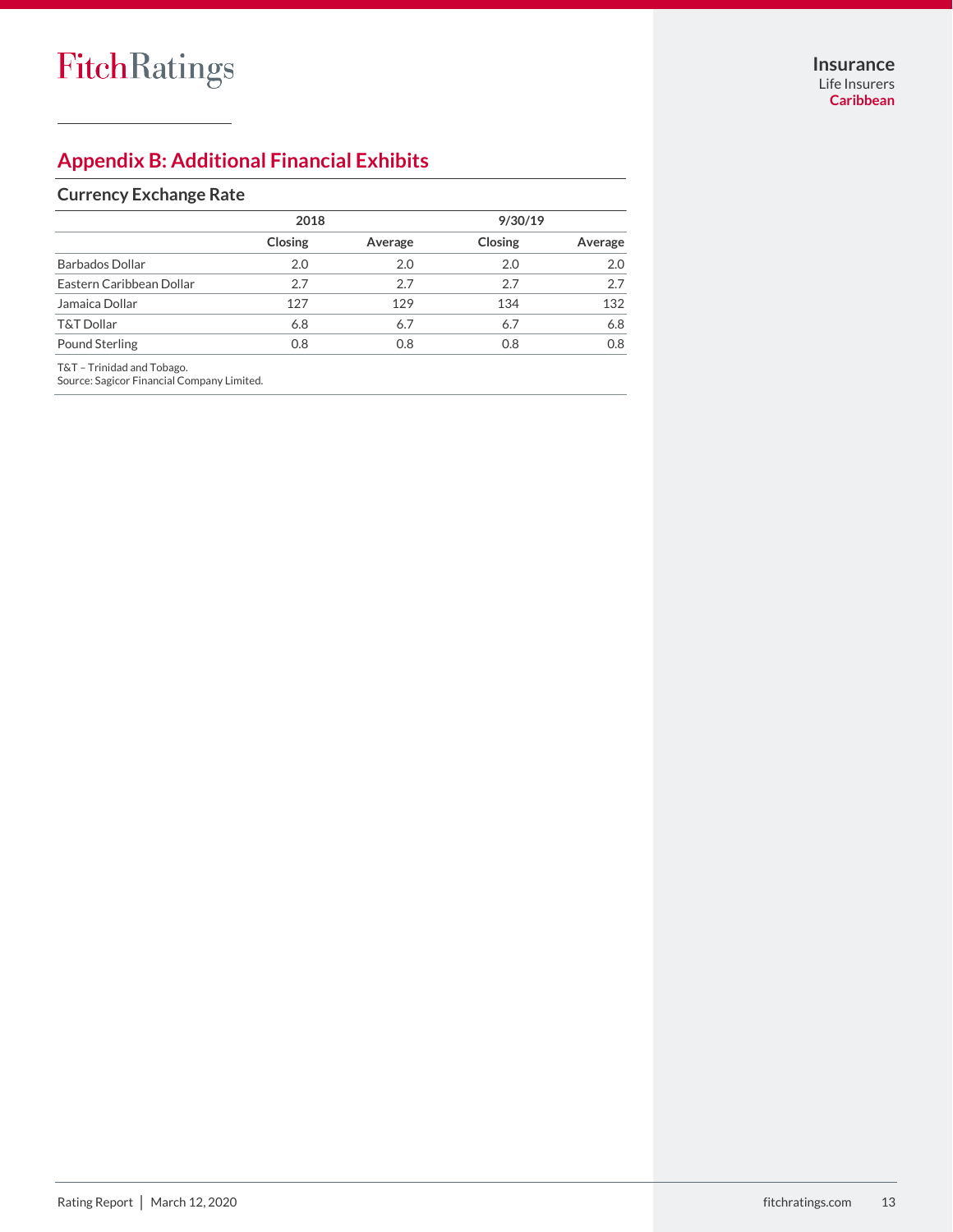## **Appendix C: Peer Analysis**

## **Improving Business Profile and Capitalization with Above-Average Investment Risk**

SFCL's closest peers are the largest Latin American insurance companies. The company's rating is driven by its improving business profile given growth in earnings and assets in investment-grade jurisdictions, strong capitalization and substantial decline in financial leverage, and above-average investment risk relative to the industry.

SFCL's operating leverage is within the range of peers and is reasonable given the company's mix of business while pro forma financial leverage at 27% as of Sept. 30, 2019 remains somewhat high relative to peers. The company's rating also reflects higher exposure to belowinvestment-grade assets, which are driven by the exposure to below-investment-grade government securities and are used to meet local regulatory requirements in SFCL's primary regions of operation. SFCL's exposure to Jamaica and Barbados sovereign debt exposure is significant.

## **Peer Comparison**

| (USD Mil., as of YE 2018)     | Country Rating <sup>a</sup> | <b>IDR/IFS</b>   | <b>NPW</b> | Total<br>Equity | Liabilities/<br>Equity (x) | Assets/<br>Equity $(x)$ | <b>ROE</b> (%) | ROAA(%) | Liquid<br>Assets/<br>Reserves<br>(x) | <b>Financial</b><br>Leverage<br>$(\%)$ |
|-------------------------------|-----------------------------|------------------|------------|-----------------|----------------------------|-------------------------|----------------|---------|--------------------------------------|----------------------------------------|
| Sagicor Financial Co. Limited | Bermuda BB                  |                  | 1.054      | 1,135           | 10                         | 12                      |                | 2.4     | 0.7                                  | 40                                     |
| Sulamerica                    | <b>Brazil</b>               | $BB-$            | 5.289      | 1.622           | 3.1                        | 4.1                     | 15.2           | 3.7     | 1.2                                  | 19                                     |
| Ohio                          | Chile                       | BBB+             | 220        | 79              | 14.4                       | 13.8                    | 4.3            | 0.1     | 0.9                                  | 0.2                                    |
| Pacifico Peruano              | Peru                        | BBB+             | 1.023      | 621             | 4.6                        | 5.5                     | 15.9           | 3.0     | 1.3                                  | 8.7                                    |
| <b>RIMAC</b>                  | Peru                        | BBB <sup>a</sup> | 1.443      | 478             | 7.5                        | 8.4                     | 11.3           | 1.5     | 1.3                                  | 3.6                                    |

<sup>a</sup>The IDR of SFCL and Sulamerica is provided in this table, but the IFS is listed for peers. IDR – Issuer Default Rating. IFS – Insurer Financial Strength. NPW – Net premiums written.

Source: Fitch Ratings, issuers, regulators.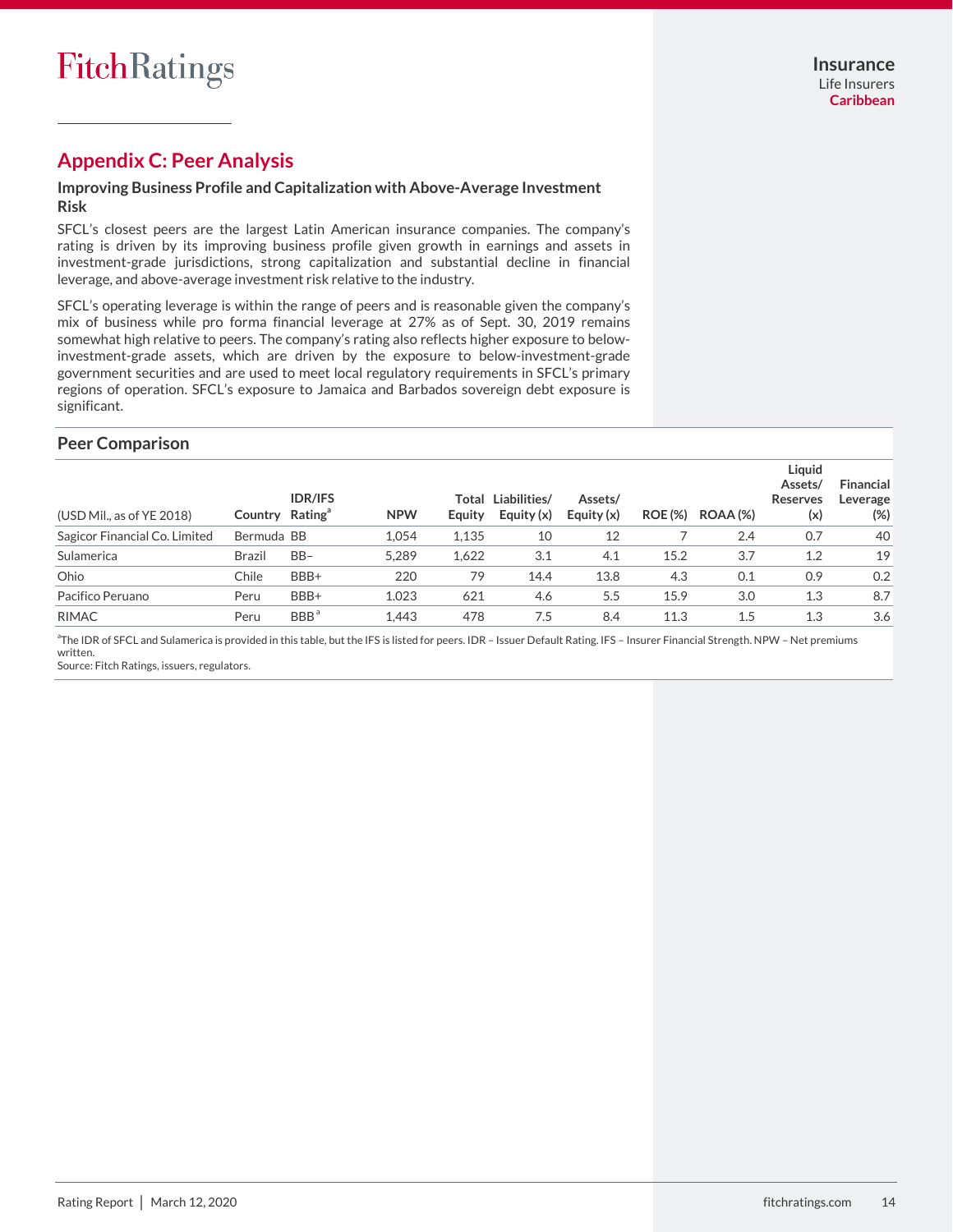# **Appendix D: Other Ratings Considerations**

Below is a summary of additional ratings considerations that are part of Fitch's ratings criteria.

#### **Group IFS Rating Approach**

Not applicable.

#### **Notching**

For notching purposes, Fitch views the regulatory environment of the key group members: Barbados, Jamaica and Trinidad as being Limited in Scope, and classified as Other under its notching criteria. Although SFCL was redomiciled in Bermuda, which we view as having Group Solvency regulation, resources assigned to SFCL remain limited relative to the assets of the consolidated group.

#### **Notching Summary**

#### **Holding Company IDR**

The IDR of the holding company was notched one below the implied IDR of the operating companies, consistent with notching criteria for a non-investment-grade company in a regulatory environment classified as Other.

#### **Holding Company Debt**

A baseline recovery assumption of Below Average was applied to the senior unsecured debt. Standard notching relative to the IDR was used.

IFS – Insurer Financial Strength. IDR – Issuer Default Rating.

#### **Short-Term Ratings**

Not Applicable.

#### **Hybrid – Equity/Debt Treatment**

Not Applicable.

#### **Corporate Governance and Management**

Corporate governance and management are adequate and neutral to the rating. The majority of the board of directors is independent. The board of directors presently consists of 14 members, 11 of whom are independent, non-executive directors.

PricewaterhouseCoopers (PwC) is SFCL's independent auditor. PwC audited key matters, including actuarial methodologies and assumptions used to value insurance liabilities, and expected credit losses in relation to financial assets the valuation and impairment and valuation of Government of Barbados debt. PwC found estimates and assumptions used by management to be reasonable in the key audited matters.

#### **Transfer and Convertibility Risk (Country Ceiling)**

None.

#### **Criteria Variations**

None.